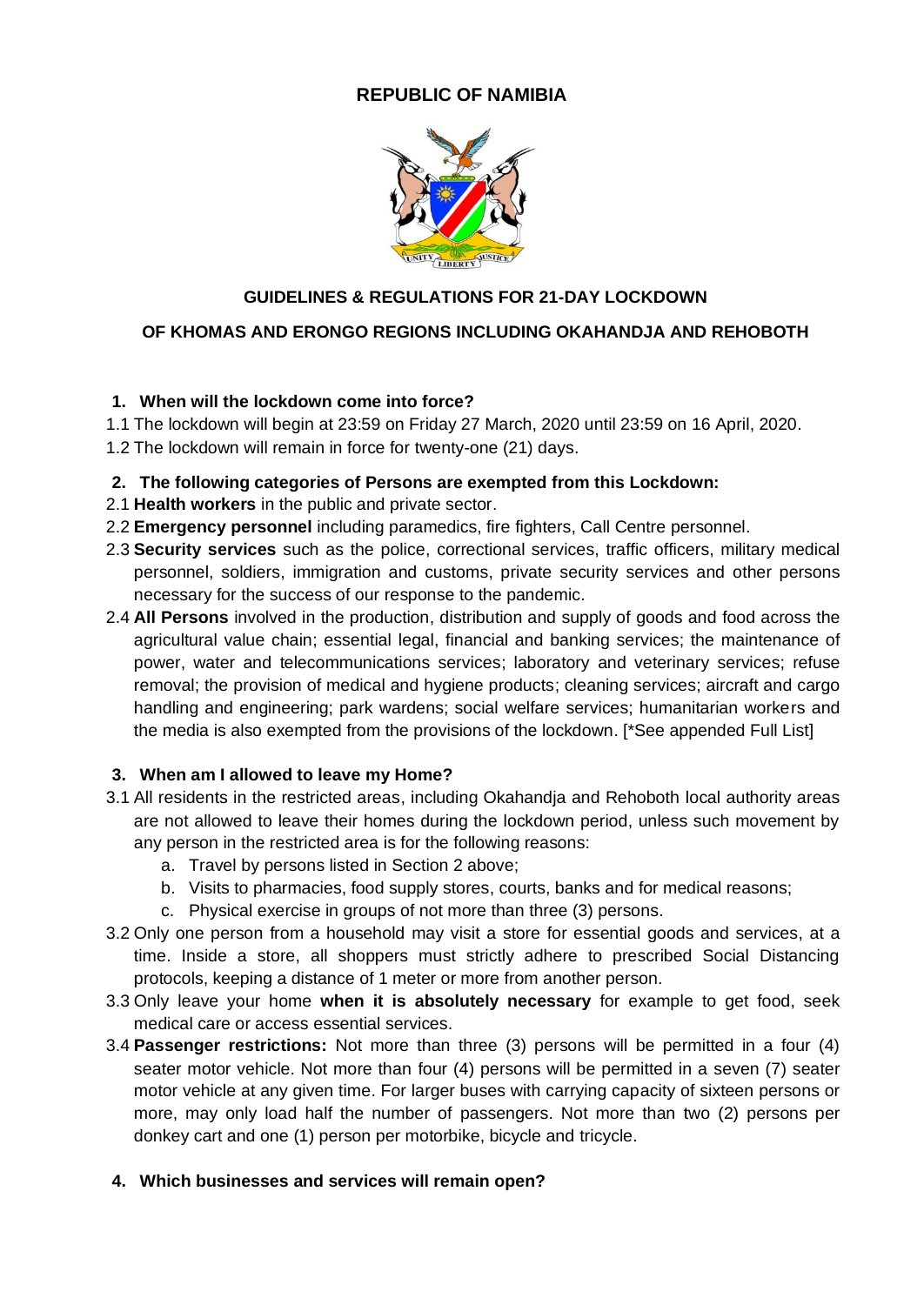- 4.1 Most shops and businesses will be closed, except those classified as Essential or Critical Services.
- 4.2 The police, military and emergency services will continue to operate.
- 4.3 Health care services such as public and private hospitals, clinics, doctors, pharmacies and laboratories will remain open.
- 4.4 Banks, essential legal, financial, payment services and medical aid funds will operate.
- 4.5 Supermarkets and Home Kiosks will be allowed to operate normal trading hours daily to allow residents to provide care for themselves and their families.
- 4.6 The sale of alcohol, liquor and spirits is strictly prohibited.
- 4.7 Petrol stations and the forecourt shops will remain open 24-Hours.
- 4.8 Municipal bus services will be suspended, except for those supporting the COVID-19 response.
- 4.9 All open markets, informal trading activities, shebeens, bars, pubs and nightclubs will not be permitted to operate during the lockdown period.
- 4.10Restaurants, cafes and coffee shops will remain open but only offer take-away services.
- 4.11Entities essential for the production and transportation of food, basic goods, medical supplies and their support services will be allowed to operate.
- 4.12Banks are urged to optimize electronic banking channels.

### **5. Who may Work from Home?**

- 5.1 Government urges employers to assign employees to perform their tasks from home in as far as the performance of such tasks from their homes, is possible.
- 5.2 Where the service is essential or critical, employees may be required to come into work. Where the service is not classified as essential or critical, employees will work from home.
- 5.3 Employers should exercise strict caution and ensure only a minimum number of employees are brought, or remain on site, to guarantee that the provision of essential or critical services is not disrupted.
- 5.4 All employees working during this time should observe strict hygiene and adhere to prescribed Social Distancing protocols at all times.

## **6. May I Travel to Namibia during the period under Lockdown?**

- 6.1 Persons who are Namibian citizens and residents will be permitted to enter the country.
- 6.2 All Non-Namibians will not be allowed to enter the country and will be turned back, with exception of humanitarian aid workers and essential or critical services as defined.
- 6.3 All Namibians abroad who wish to return home must inform their Embassy or High Commission of their intent to travel, a week before departure.
- 6.4 Foreign nationals currently in Namibia (e.g. Tourists) planning to return to their respective countries of origin will be permitted to travel back at own cost.

#### **7. What Measures have been put in place for Quarantine and Self-Isolation?**

- 7.1 Returning citizens and permanent residents will be subjected to mandatory, supervised quarantine for a period of fourteen (14) days. Persons who are placed under self-quarantine will be monitored.
- 7.2 Facilities that satisfy the minimum standard as prescribed under the national guidelines, will be identified and reserved for the purpose of quarantine.
- 7.3 All persons identified through contact tracing will be placed under supervised quarantine for a period of fourteen (14) days.

## **8. What is a gathering during the lockdown period?**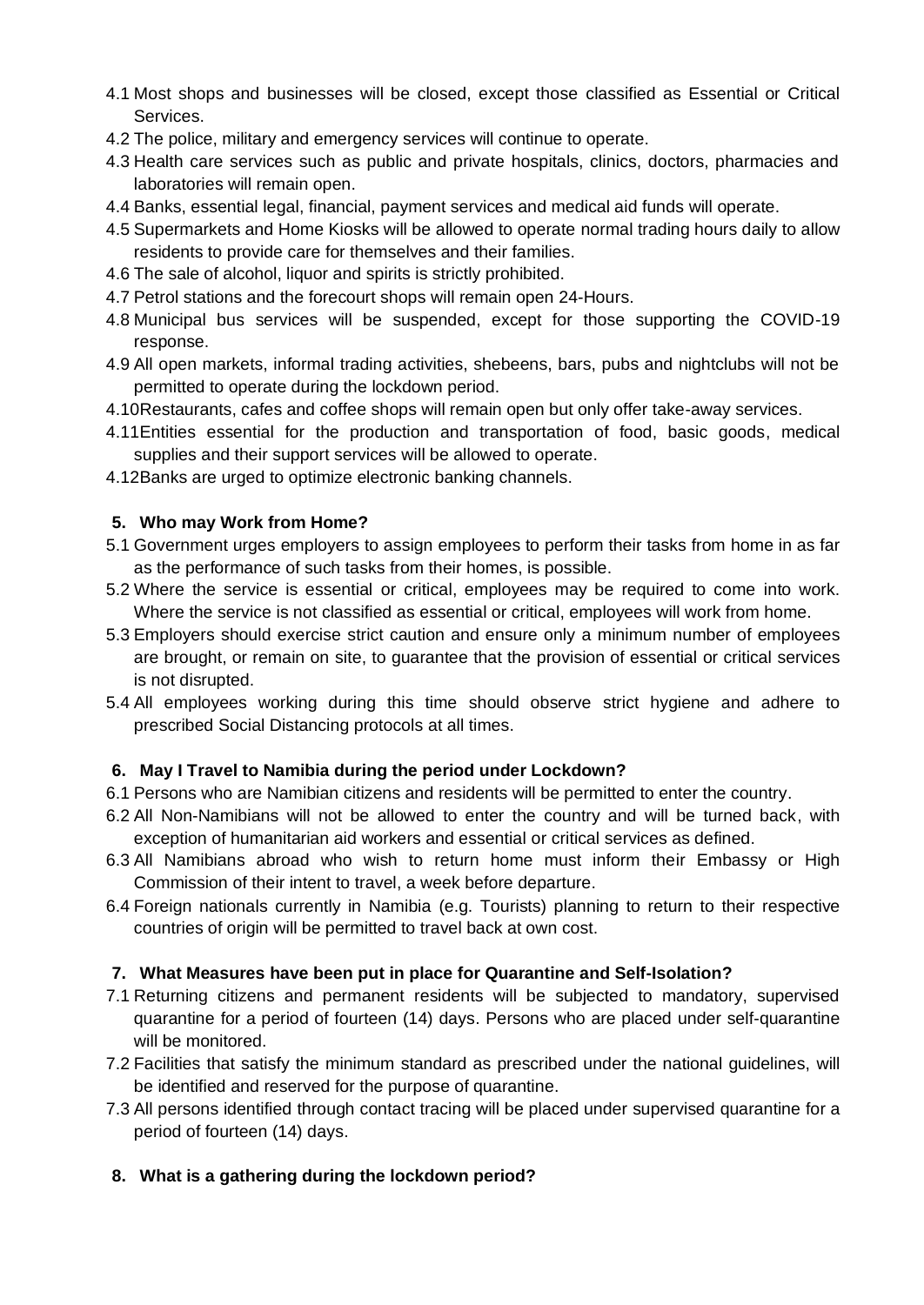- 8.1 Although the lockdown is imposed starting in the Khomas and Erongo regions, conditions on the movement of people, public gatherings and social distancing should be observed across the country.
- 8.2 Any gathering during this period **may not exceed more than 10 persons**. This includes weddings and funerals.
- 8.3 COVID-19 related funerals will be handled by the State.
- 8.4 For non-COVID-19 related funerals, organizers are advised to limit the number of attendees to **not more than 10 persons.**
- 8.5 Those required to travel outside the restricted area for reasons of emergency, may seek authorization from the Regional Director of the respective sector.
- 8.6 **Social distancing** protocols keeping a distance of 1 meter or more from another person should be strictly adhered to in all public spaces.
- 8.7 It is the responsibility of us all to minimise our movement and avoid large crowds.
- 8.8 We call on everyone to cooperate with government to implement these measures.

### **9. What is the penalty of violating the above Lockdown Regulations?**

9.1 Violating any of the lockdown regulations is a punishable offense.

9.2 The penalty for violating the lockdown regulations is a spot fine of N\$5,000-00 or arrest.

### **10. What Measures are in place to mitigate the impacts on the economy?**

- 10.1Every effort will be made to save Namibian lives.
- 10.2Government is in engaged on a social and economic impact assessment and will present a way forward.

### **11. Measures in place to distribute Social Safety Net benefits**

- 11.1Our social safety net benefits remain in place and disbursements will not be disrupted.
- 11.2Service providers must ensure appropriate Social Distancing protocols at all pay points.
- 11.3All channels for access will remain open including ATMs, retail point of sale and cash pay points.

## **12. How can I partner with Government to contribute to the fight?**

- 12.1We are in this together and will emerge stronger, together.
- 12.2A **SPECIAL FUND** has been established and all Namibians are encouraged to contribute.
- 12.3Those who wish to make a monetary or in-kind contribution to this Fund may contact the following Office of the Prime Minister, Mr. Japhet Iitenge contact number +264811297117 or [Japhet.Iitenge@opm.gov.na](mailto:Japhet.Iitenge@opm.gov.na) or deposit directly into the following bank account:

| Bank:         | <b>Bank Windhoek Limited</b>     |
|---------------|----------------------------------|
| Account Name: | National Emergency Disaster Fund |
| Account No.:  | 8000158443                       |
| Account Type: | <b>Cheque Account</b>            |
| Branch Code:  | 48197200                         |
|               |                                  |

- 12.4Those who wish to contribute by settling invoices directly have the option to do so. Please contact the Office of the Prime Minister, Executive Director Mr. I-Ben Nashandi, contact details: +26481128 2008 email: [Executive@opm.gov.na](mailto:Executive@opm.gov.na)
- 12.5Everybody who is practicing social distancing, and reporting themselves to medical personnel when feeling unwell is contributing greatly to flatten the curve.

## **13. When do I need to get tested?**

13.1Persons will only be tested on the advice of health professionals.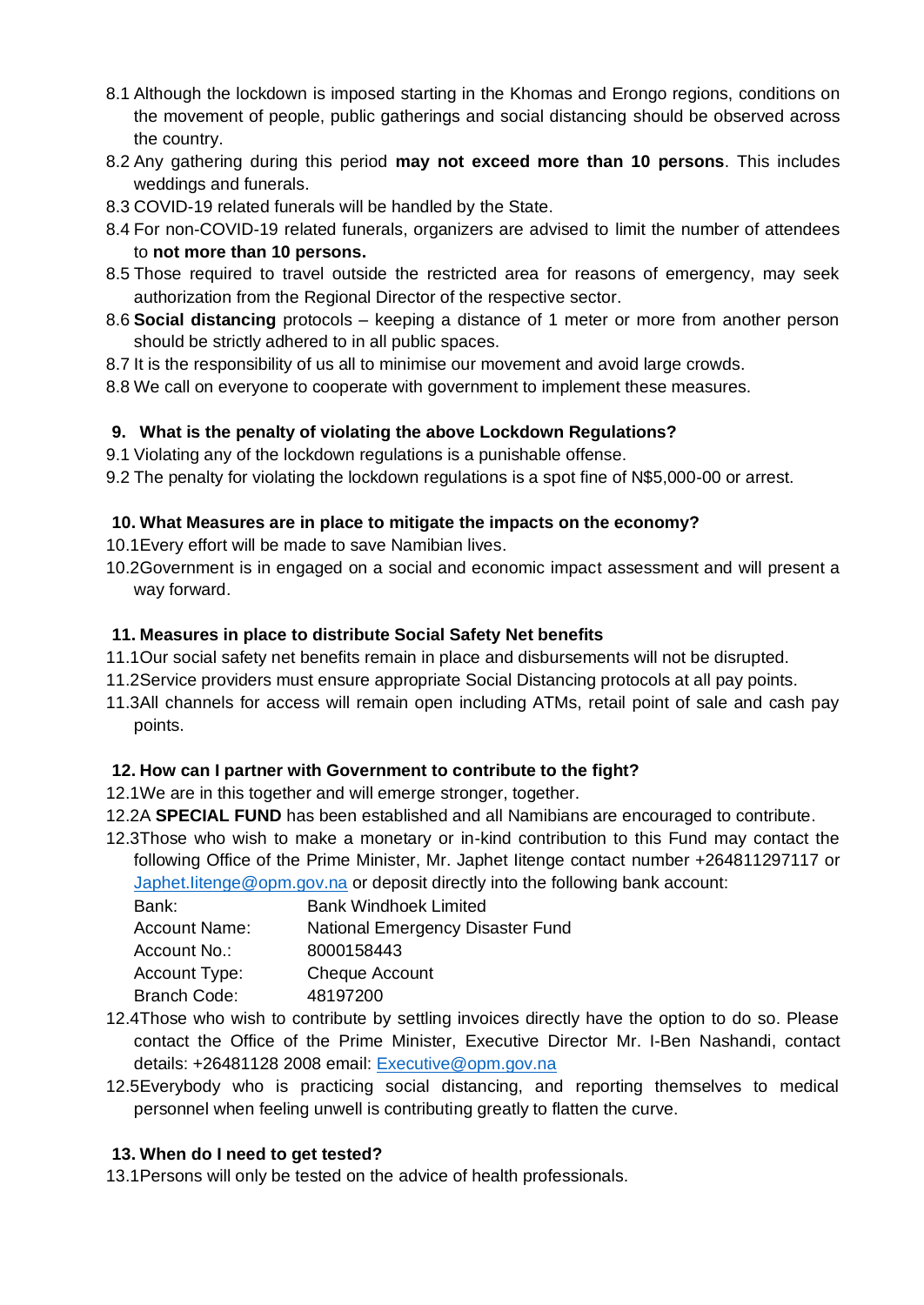- 13.2Should you feel unwell, with symptoms of a dry cough, high fever and shortness of breath, please call the Toll-Free Number (section 15.2), or consult a health facility or community health worker to be advised on what to do.
- 13.3You will only be tested, if you have been screened by a health professional and found to have symptoms that meet the standard case definition.

## **14. There will be enough food in the country**

- 14.1Government has had discussions with manufacturers and distributors of basic necessities, who have indicated there will be continuous supply of these goods.
- 14.2There is no need to stockpile food.
- 14.3Government calls on everyone in the country to avoid panic buying.

### **15. Where can I get credible Data and Information?**

- 15.1Stay informed by getting the facts. Avoid and do not disseminate rumours and fake news.
- 15.2For authentic information contact the listed Toll-Free Number **0800-100-100** or **911** or your nearest health facility.
- 15.3**Digital resources:** Log onto <https://convid19esswebsite.firebaseapp.com/home> for daily updates, stats and facts.
- 15.4 Visit the following social media accounts for authenticated information:
	- Twitter @MoHSS\_Namibia and @CDCNamibia
	- Facebook: Ministry of Health and Social Services-Namibia
	- Instagram: ministryofhealthnamibia

15.4 Download the following Mobile Application for Android: **"Namibia COVID19"**

### **16. General Information**

- 17.1 The urgent and aggressive measures we are taking will challenge us as a nation.
- 17.2 But we are convinced the cost of not acting now would be far greater.
- 17.3 The lockdown of Khomas and Erongo regions, including Okahandja and Rehoboth will be accompanied by continued public health response to provide screening, testing, contact tracing, quarantine, isolation and medical management.
- 17.4 You are encouraged to be active and exercise within your home environment.
- 17.5 It is important that you stay connected via the phone, social media, or email.
- 17.6 Where possible, wear a protective face-mask and gloves.
- 17.7 Practice hygiene when you go out. Wash your hands when leaving home and again before departing for home. Carry hand sanitizer at all times. Avoid touching your face.
- 17.8 By staying home you are contributing greatly to the fight against the further spread of the disease.
- 17.9 These measures will reviewed regularly as we scale up our national response to COVID-19.
- 17.10 During this time let us demonstrate the values of solidarity, unity and empathy. Let us give of ourselves and our time, by volunteering to assist all those involved in the fight against COVID-19. ------------------------------------------------------------------- /end.

## **APPENDIX 1: LIST OF ESSENTIAL SERVICES IN NAMIBIA**

President Hage Geingob directed all Government employees as well as those in the State Owned enterprises and Private Sector to operate from home for the next 12 days as a measure to combat further spreading of the Corona Virus (COVID 19), except for those providing critical or essential services. The Ministry of Health and Social Services has been receiving countless enquiries as to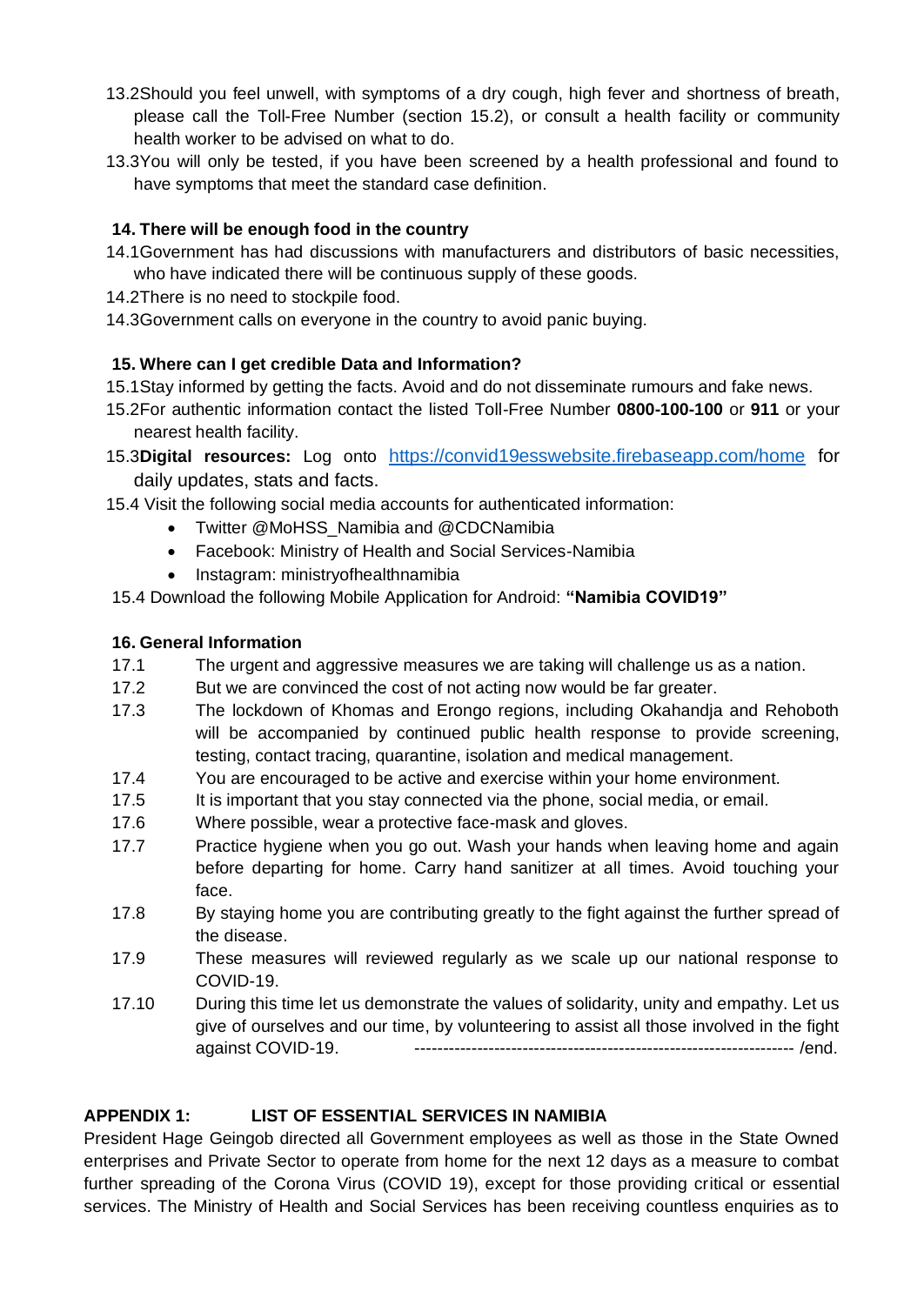what are the essential services in Namibia, therefore it is hereby announced the following categories are the designated Essential Services in terms of section 77 (4) of the Labour Act, 2007 (Act No 11 of 2007).

- 1. Ambulance services
- 2. Casualties services
- 3. Theatre Services
- 4. Intensive Care Unit (ICU) services
- 5. Hospital Wards
- 6. Laboratory Services
- 7. Pharmaceutical services
- 8. Dental Services
- 9. Radiography services
- 10. Physiotherapy service
- 11. Mortuary services
- 12. Medical services including medical specialized services
- 13. Hospital Kitchen Services
- 14. Hospital laundry services
- 15. Emergency management services
- 16. Disaster management services
- 17. Portable water services
- 18. Waste water Management services
- 19. Scientific services
- 20. Electricity distribution services
- 21. Electricity operation services
- 22. Electricity maintenance services
- 23. Electricity transmission services
- 24. Electricity network operation services
- 25. Electricity system operation services
- 26. Electricity system security and planning services
- 27. Electricity engineering services
- 28. Electricity energy trading services
- 29. Air navigation services
- 30. Air traffic management services
- 31. Communication navigation and surveillance system services
- 32. Search and rescue services
- 33. Aeronautical information services and
- 34. Meteorological services for air navigation services

# **APPENDIX 2: LIST OF CRITICAL ECONOMIC SERVICES**

# **1. Agriculture, forestry and fishing**

Agricultural Production and value chains (Animal husbandry, Agronomic and horticulture) supply related operations, including farming, veterinary and phyto-sanitary provider services, pest control services, feed and chemical and fertilizer remedies providers. Millers and logistics services.

# **2. Fishing:**

Vessel and fishing processing plants maintenance and service providers

# **3. Mining and quarrying**

Related operations to maintain minimal mining operations and critical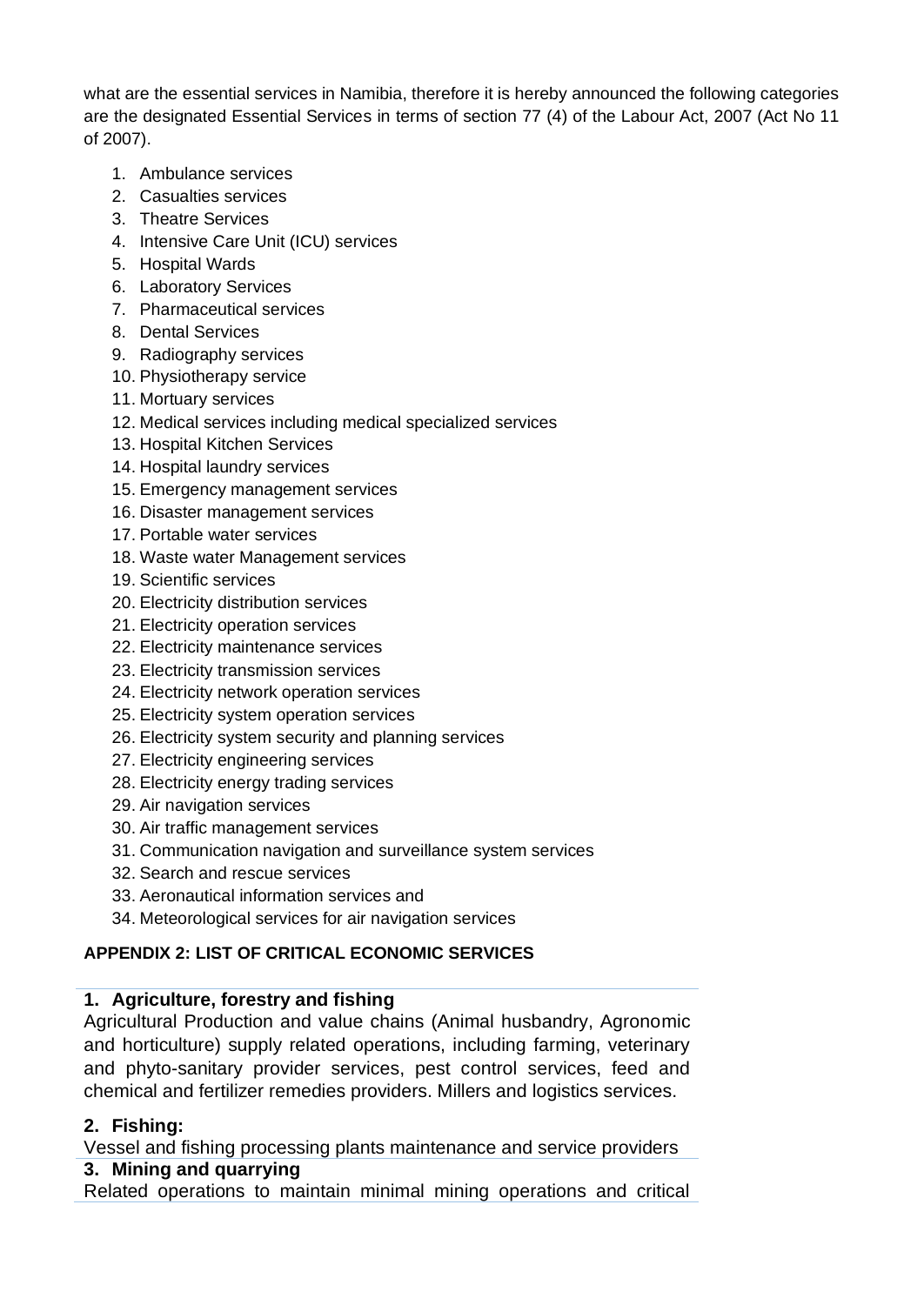maintenance work.

## **4. Manufacturing**

Manufacturing of health related products, hygiene and sanitary related products, supplies, devices, equipment, and medicines, including complementary health products and supplements; food, non-alcoholic beverages and essential products, as well as essential inputs thereto. This includes production for exporting the same product categories. **Production** for disposable health and hygiene and sanitary related products, as well as for the production of packaging for essential health and food supply chains. Food, beverages and essential products manufacturing and processing facilities, to the extent they are supporting essential or critical business continuity services to the fight of COVID 19

## **5. Electricity, gas, steam and air conditioning supply**

Public and private organizations, their staff and service providers essential to the generation, transmission and distribution of electricity, gas, steam and air conditioning will need to continue to operate. This includes municipalities, and the suppliers of logistics, feedstock and maintenance will be required to continue to operate and provide security of electricity supply.

## **6. Water supply, purification, desalination; sewerage, waste management and remediation activities**

Public and private organizations, their staff and service providers essential to the security of supply of bulk and potable water and sanitation must continue to operate and provide vital water and sanitation services. This includes municipalities and those involved in the supply of materials, chemicals and related equipment.

## **7. Construction**

Any maintenance support requirements for retailers, manufacturers producing essential goods, support to medical services; plumbing and electrical services, security installations and maintenance, water treatment and and sewerage. Building of medical infrastructures and quarantine camps in support of essential or critical business continuity services to the fight of COVID 19

# **8. Wholesale and retail trade; repair of motor vehicles and motorcycles**

Retail, wholesale, supermarkets / home kiosks for food and essential products. Essential hygiene products include: toilet paper, cleaners, sanitizers and disinfectants, personal hygiene products, and essential supplies for those taking care of the sick and elderly and in order for people to remain healthy.

All services related to the repair of motor vehicles and motorcycles to continue in as far as are providing support to the fight of COVID 19.

## **9. Transportation, logistics and storage**

Warehousing, transport, distribution, cold storage and logistics for food & essential products, production inputs and health related goods. This includes operations at all entry points. Humanitarian and relief functions